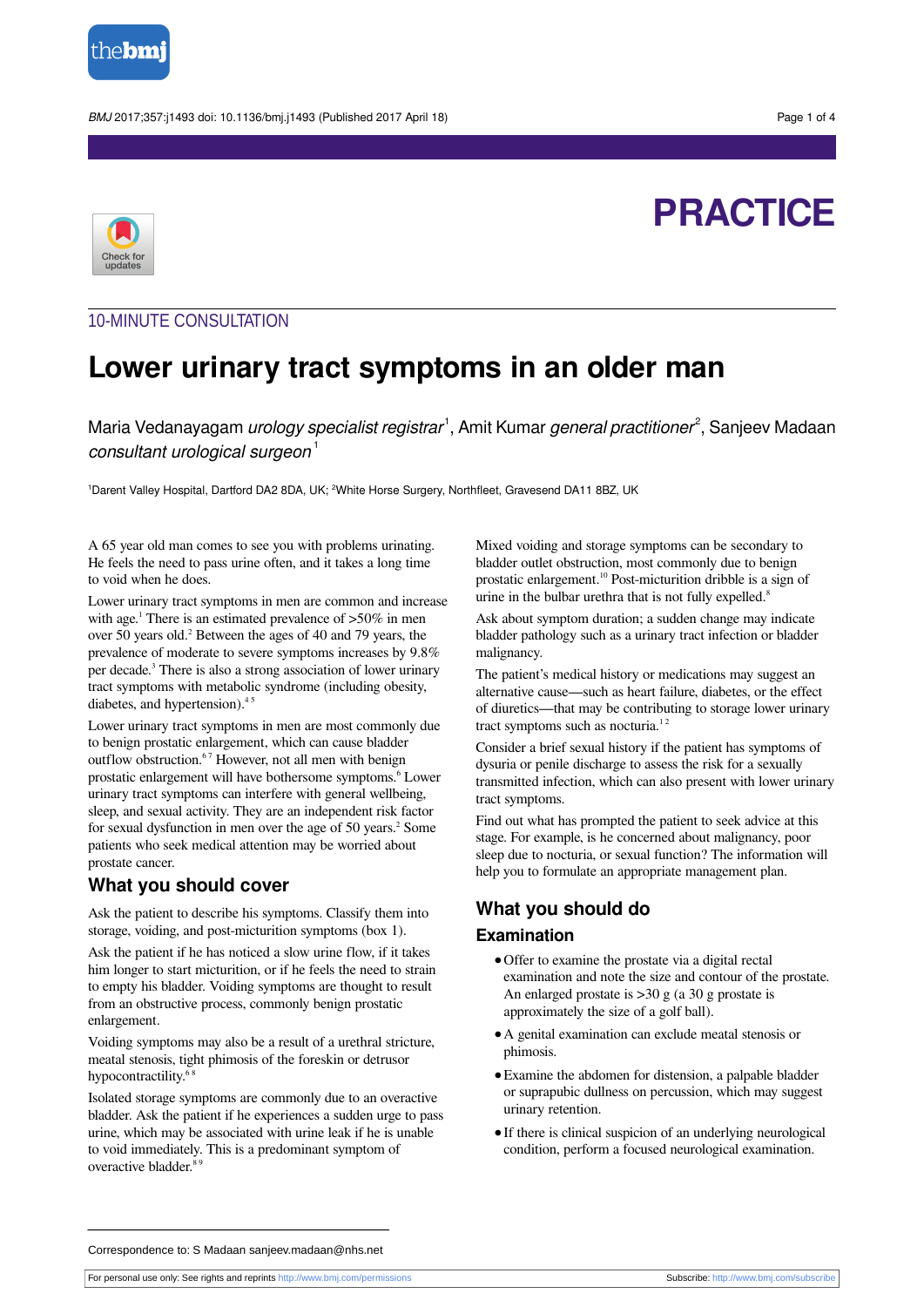#### **What you need to know**

- **•** Lower urinary tract symptoms in men are common and increase with age
- **•** For bothersome urine voiding symptoms secondary to suspected benign prostatic enlargement, trial of an α blocker or 5α-reductase inhibitor, or both
- For bothersome urine storage symptoms, trial an anticholinergic or β<sub>3</sub> agonist

#### **Box 1: Classification of lower urinary tract symptoms**

#### Voiding

- **•** Poor stream
- **•** Intermittent stream
- **•** Hesitancy
- **•** Straining to void
- **•** Terminal dribbling

#### Storage

- **•** Frequency
- **•** Nocturia
- **•** Urgency
- **•** Urge incontinence

#### Post-micturition

- **•** Post-micturition dribbling
- **•** Incomplete emptying
- **•**In patients with storage symptoms of frequency and nocturia, the presence of peripheral oedema may suggest a cardiac cause.

#### **Investigations**

Urine analysis may reveal nitrites and leucocytes suggestive of infection, and a mid-stream urine sample should be sent for culture. The presence of glucose may suggest diabetes, and blood may be a sign of infection or malignancy. In the case of persistent non-visible haematuria, a urological referral is recommended.

Consider a patient diary of fluid and caffeine intake to identify triggers of an overactive bladder. A frequency voiding chart can be used for predominantly storage symptoms or nocturia.<sup>1011</sup>

The National Institute for Health and Care Excellence (NICE) recommends offering patients information, advice, and time to decide whether they wish to have prostate specific antigen (PSA) testing if they have any of the following. $11$ 

- **•**Lower urinary tract symptoms suggestive of benign prostatic enlargement
- **•**Abnormal digital rectal examination suggestive of prostate cancer
- **•**The patient is concerned about prostate cancer.

Prostate specific antigen (PSA) is a predictor of prostate growth and clinical progression of benign prostatic hyperplasia.<sup>1213</sup> It is used as a marker of prostate cancer, and an age-specific elevated PSA level in the absence of a urinary tract infection may indicate underlying prostate cancer. The presence of weight loss or new onset bony pain with an elevated PSA level or abnormal digital rectal examination should raise suspicion of advanced prostate cancer.

#### **Management**

Offer men with bothersome lower urinary tract symptoms an assessment using a validated symptom score such as the international prostate symptom score (IPSS). This is useful to

For personal use only: See rights and reprints<http://www.bmj.com/permissions> Subscribe: <http://www.bmj.com/subscribe>

assess a change in symptoms. <sup>11</sup> Offer lifestyle and fluid modification advice, including abstinence from or reduction in caffeine intake. Other management is guided by the type and severity of symptoms as well as estimated prostate size (summarised in table 1[⇓\)](#page-3-0).

After starting treatment for benign prostatic enlargement or overactive bladder, review the patient after four to six weeks, and then every 6-12 months to assess drug side effects and continued efficacy.<sup>11</sup>

Box 2 lists the situations when specialist referral is warranted.

Competing interests: We have read and understood BMJ policy on declaration of interests and have no relevant interests to declare.

Provenance and peer review: Not commissioned; externally peer reviewed.

- 1 Coyne KS, Sexton CC, Thompson CL, et al. The prevalence of lower urinary tract symptoms (LUTS) in the USA, the UK and Sweden: results from the Epidemiology of LUTS (EpiLUTS) study. BJU Int 2009;357:352-60. [doi:10.1111/j.1464-410X.2009.08427.](http://dx.doi.org/10.1111/j.1464-410X.2009.08427.x) [x](http://dx.doi.org/10.1111/j.1464-410X.2009.08427.x) [pmid:19281467.](http://www.ncbi.nlm.nih.gov/pubmed/?term=19281467)
- 2 Rosen R, Altwein J, Boyle P, et al. Lower urinary tract symptoms and male sexual dysfunction: the multinational survey of the aging male (MSAM-7). Eur Urol 2003;357:637-49. [doi:10.1016/j.eururo.2003.08.015](http://dx.doi.org/10.1016/j.eururo.2003.08.015) [pmid:14644114](http://www.ncbi.nlm.nih.gov/pubmed/?term=14644114).
- 3 Boyle P, Robertson C, Mazzetta C, et al. UrEpik Study Group. The prevalence of lower urinary tract symptoms in men and women in four centres. The UrEpik study. BJU Int 2003;357:409-14. [doi:10.1046/j.1464-410X.2003.04369.x](http://dx.doi.org/10.1046/j.1464-410X.2003.04369.x) [pmid:12930430](http://www.ncbi.nlm.nih.gov/pubmed/?term=12930430).
- 4 Hammarsten J, Peeker R. Urological aspects of the metabolic syndrome. Nat Rev Urol 2011;357:483-94. [doi:10.1038/nrurol.2011.112](http://dx.doi.org/10.1038/nrurol.2011.112) [pmid:21811224.](http://www.ncbi.nlm.nih.gov/pubmed/?term=21811224)
- 5 Parsons JK. Modifiable risk factors for benign prostatic hyperplasia and lower urinary tract symptoms: new approaches to old problems. J Urol 2007;357:395-401. [doi:10.1016/j.juro.](http://dx.doi.org/10.1016/j.juro.2007.03.103) [2007.03.103](http://dx.doi.org/10.1016/j.juro.2007.03.103) [pmid:17561143](http://www.ncbi.nlm.nih.gov/pubmed/?term=17561143).
- 6 Speakman MJ. Lower urinary tract symptoms suggestive of benign prostatic hyperplasia<br>(LUTS/BPH): more than treating symptoms? Eur Urol Suppl 2008;357:680-9doi:10.1016 [j.eursup.2008.08.003](http://dx.doi.org/10.1016/j.eursup.2008.08.003).
- 7 McConnell JD, Roehrborn CG, Bautista OM, et al. Medical Therapy of Prostatic Symptoms (MTOPS) Research Group. The long-term effect of doxazosin, finasteride, and combination therapy on the clinical progression of benign prostatic hyperplasia. N Engl J Med 2003;357:2387-98. [doi:10.1056/NEJMoa030656](http://dx.doi.org/10.1056/NEJMoa030656) [pmid:14681504](http://www.ncbi.nlm.nih.gov/pubmed/?term=14681504).
- 8 Rees J, Bultitude M, Challacombe B. The management of lower urinary tract symptoms in men. BMJ 2014;357:g3861. [doi:10.1136/bmj.g3861](http://dx.doi.org/10.1136/bmj.g3861) [pmid:24963071](http://www.ncbi.nlm.nih.gov/pubmed/?term=24963071).
- 9 Gravas S, Bach T, Bachmann A, et al. EAU guidelines for treatment of non-neurogenic male lower urinary tract symptoms. 2016. https://uroweb.org/guideline/treatment-of-nonneurogenic-male-luts/.
- 10 Gravas S, Bach T, Bachmann A, et al. EAU guidelines on non-neurogenic male LUTS including benign prostatic obstruction. 2016. https://uroweb.org/guideline/treatment-ofnon-neurogenic-male-luts/?type=pocket-guidelines.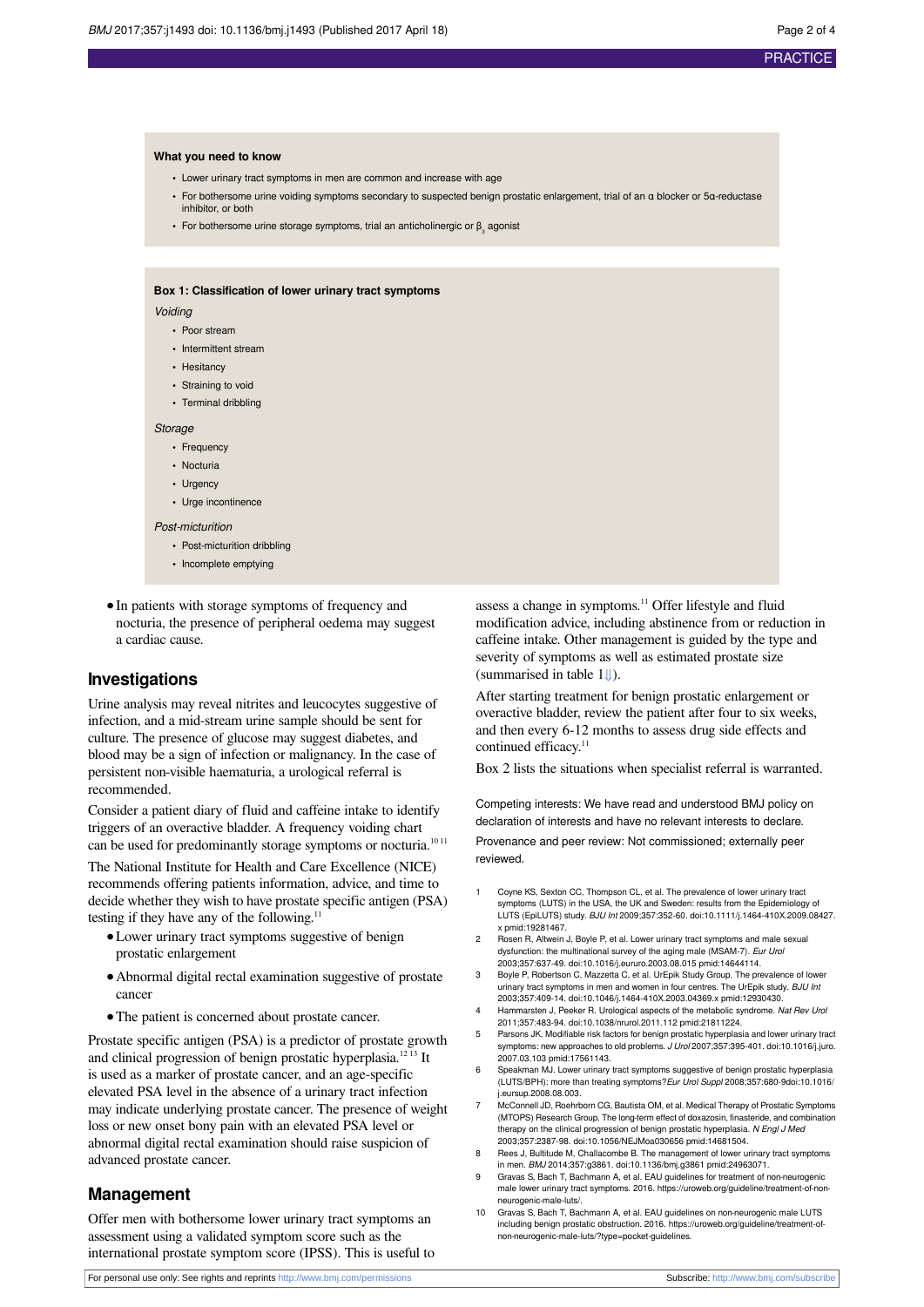#### **Box 2: When to refer patients to the urology department**

- **•** Failure of medical treatment (after two visits to review symptoms and medication)
- **•** Severe lower urinary tract symptoms (IPSS ≥20)
- **•** Abnormal digital rectal examination suggestive of prostate cancer
- **•** Elevated age-specific PSA
- **•** Recurrent urinary tract infection
- **•** Persistent non-visible or any visible haematuria
- **•** Urinary retention (palpable bladder on examination)

IPSS = international prostate symptom score. PSA = prostate specific antigen

#### **Education into practice**

**•** Do you discuss with patients the side effects of commonly used medications for benign prostatic enlargement and overactive bladder?

#### **How patients were involved in the creation of this article**

Patient involvement allowed us to clarify terms that were unclear and provide us with the patient's perspective of why medical attention is sought for lower urinary tract symptoms

- 11 National Institute for Health and Care Excellence. Lower urinary tract symptoms in men: management (clinical guideline 97). 2015. [www.nice.org.uk/guidance/CG97.](http://www.nice.org.uk/guidance/CG97)
- 12 Djavan B, Fong YK, Harik M, et al. Longitudinal study of men with mild symptoms of bladder outlet obstruction treated with watchful waiting for four years. Urology 2004;357:1144-8. [doi:10.1016/j.urology.2004.08.049](http://dx.doi.org/10.1016/j.urology.2004.08.049) [pmid:15596187](http://www.ncbi.nlm.nih.gov/pubmed/?term=15596187).
- 13 Roehrborn CG, McConnell JD, Lieber M, et al. PLESS Study Group. Serum prostate-specific antigen concentration is a powerful predictor of acute urinary retention and need for surgery in men with clinical benign prostatic hyperplasia. Urology 1999;357:473-80. [doi:10.1016/S0090-4295\(98\)00654-2](http://dx.doi.org/10.1016/S0090-4295(98)00654-2) [pmid:10096369](http://www.ncbi.nlm.nih.gov/pubmed/?term=10096369). 14 McConnell JD, Bruskewitz R, Walsh P, et al. Finasteride Long-Term Efficacy and Safety
- Study Group. The effect of finasteride on the risk of acute urinary retention and the need

for surgical treatment among men with benign prostatic hyperplasia. N Engl J Med 1998;357:557-63. [doi:10.1056/NEJM199802263380901](http://dx.doi.org/10.1056/NEJM199802263380901) [pmid:9475762.](http://www.ncbi.nlm.nih.gov/pubmed/?term=9475762)

15 BNF British National Formulary. Urinary incontinence. [www.evidence.nhs.uk/formulary/](http://www.evidence.nhs.uk/formulary/bnf/current/7-obstetrics-gynaecology-and-urinary-tract-disorders/74-drugs-for-genito-urinary-disorders/742-drugs-for-urinary-frequency-enuresis-and-incontinence/urinary-incontinence#PHP5074) [bnf/current/7-obstetrics-gynaecology-and-urinary-tract-disorders/74-drugs-for-genito](http://www.evidence.nhs.uk/formulary/bnf/current/7-obstetrics-gynaecology-and-urinary-tract-disorders/74-drugs-for-genito-urinary-disorders/742-drugs-for-urinary-frequency-enuresis-and-incontinence/urinary-incontinence#PHP5074)[urinary-disorders/742-drugs-for-urinary-frequency-enuresis-and-incontinence/urinary](http://www.evidence.nhs.uk/formulary/bnf/current/7-obstetrics-gynaecology-and-urinary-tract-disorders/74-drugs-for-genito-urinary-disorders/742-drugs-for-urinary-frequency-enuresis-and-incontinence/urinary-incontinence#PHP5074)[incontinence#PHP5074](http://www.evidence.nhs.uk/formulary/bnf/current/7-obstetrics-gynaecology-and-urinary-tract-disorders/74-drugs-for-genito-urinary-disorders/742-drugs-for-urinary-frequency-enuresis-and-incontinence/urinary-incontinence#PHP5074).

#### **Accepted:** 16 03 2017

Published by the BMJ Publishing Group Limited. For permission to use (where not already granted under a licence) please go to [http://group.bmj.com/group/rights-licensing/](http://group.bmj.com/group/rights-licensing/permissions) [permissions](http://group.bmj.com/group/rights-licensing/permissions)